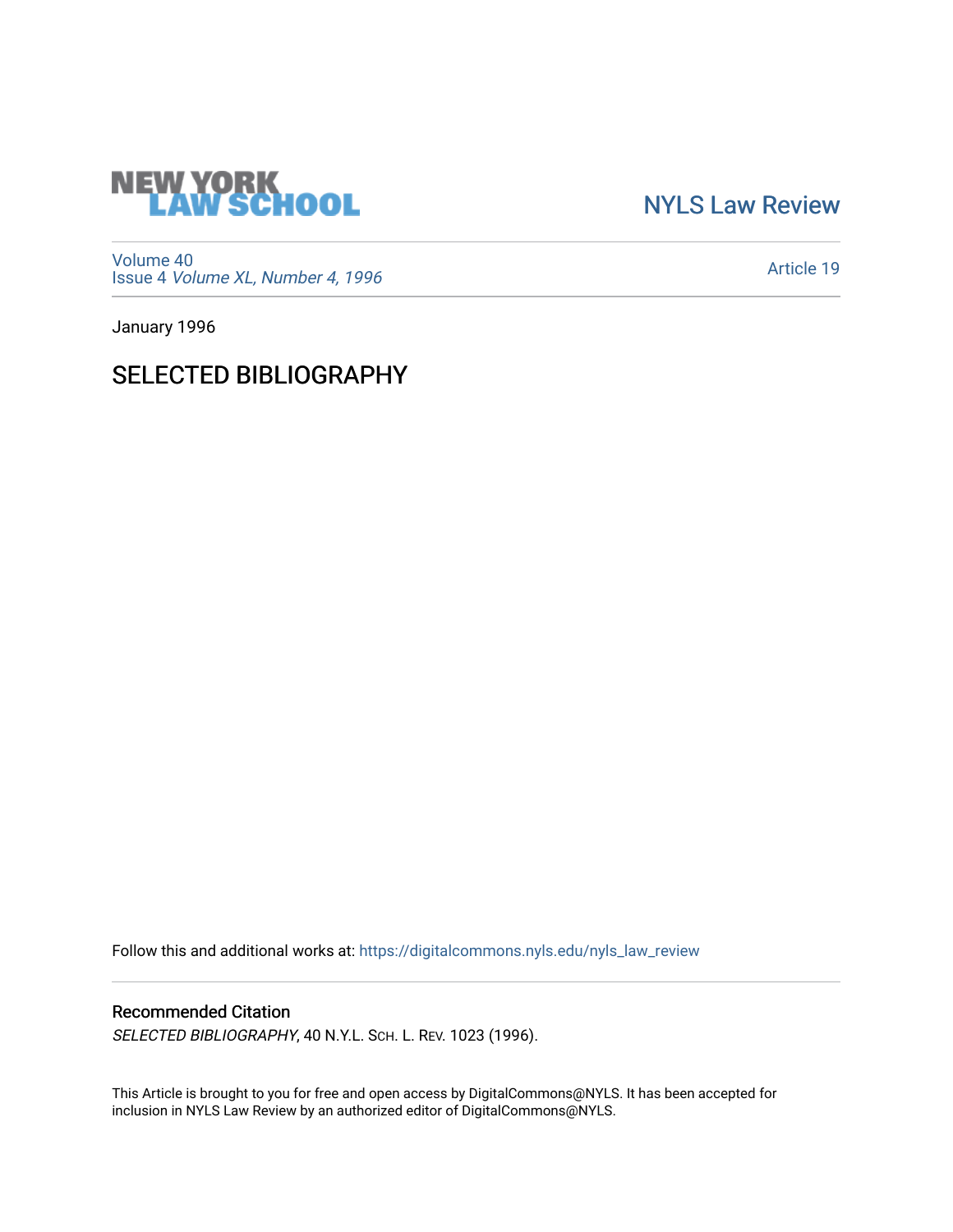## **SELECTED BIBLIOGRAPHY**

Henry **J.** Abraham, *Justices and Presidents: A Political History of Appointments to the Supreme Court.* New York City: Oxford University Press, 1992.

*The Burger Court: The Counter-Revolution That Wasn't* (Vincent Blasi ed.). Westford, MA: Yale University, 1983.

*The Burger Court: Political and Judicial Profiles* (Charles M. Lamb & Stephen C. Halpern eds.) Board of Trustees of the University of Illinois, 1991.

Archibald Cox, *The Court and the Constitution.* Boston: Houghton Mifflin Company, 1987.

David P. Currie, *The Constitution in the Supreme Court: The Second Century, 1888-1986.* Chicago: University of Chicago Press, 1990.

Kim I. Eisler, *A Justice For All: William J. Brennan, Jr., and the Decisions That Transformed America.* New York City: Simon & Schuster, 1993.

Christopher C. Faille, *The Decline and Fall of the Supreme Court: Living Out the Nightmares of the Federalists.* Westport, CT: Praeger Publishers, 1995.

Stanley H. Friedelbaum, *The Rehnquist Court: In Pursuit of Judicial Conservatism* (Paul L. Murphy ed.). Westport, CT: Greenwood Press, 1994.

*The Justices of the United States Supreme Court: Their Lives and Major Opinions* (Leon Friedman & Fred L. Israel eds.). New York City: Chelsea House Publishers, 1997.

David **J.** Garrow, *Liberty and Sexuality: The Right to Privacy and the Making of Roe v. Wade.* New York City: MacMillan Publishing Co., 1994.

Ronald Kahn, *The Supreme Court and Constitutional Theory, 1953-1993.* Lawrence, KS: University Press of Kansas, 1994.

David M. O'Brien, *Constitutional Law and Politics.* New York City: W.W. Norton & Company, 1995.